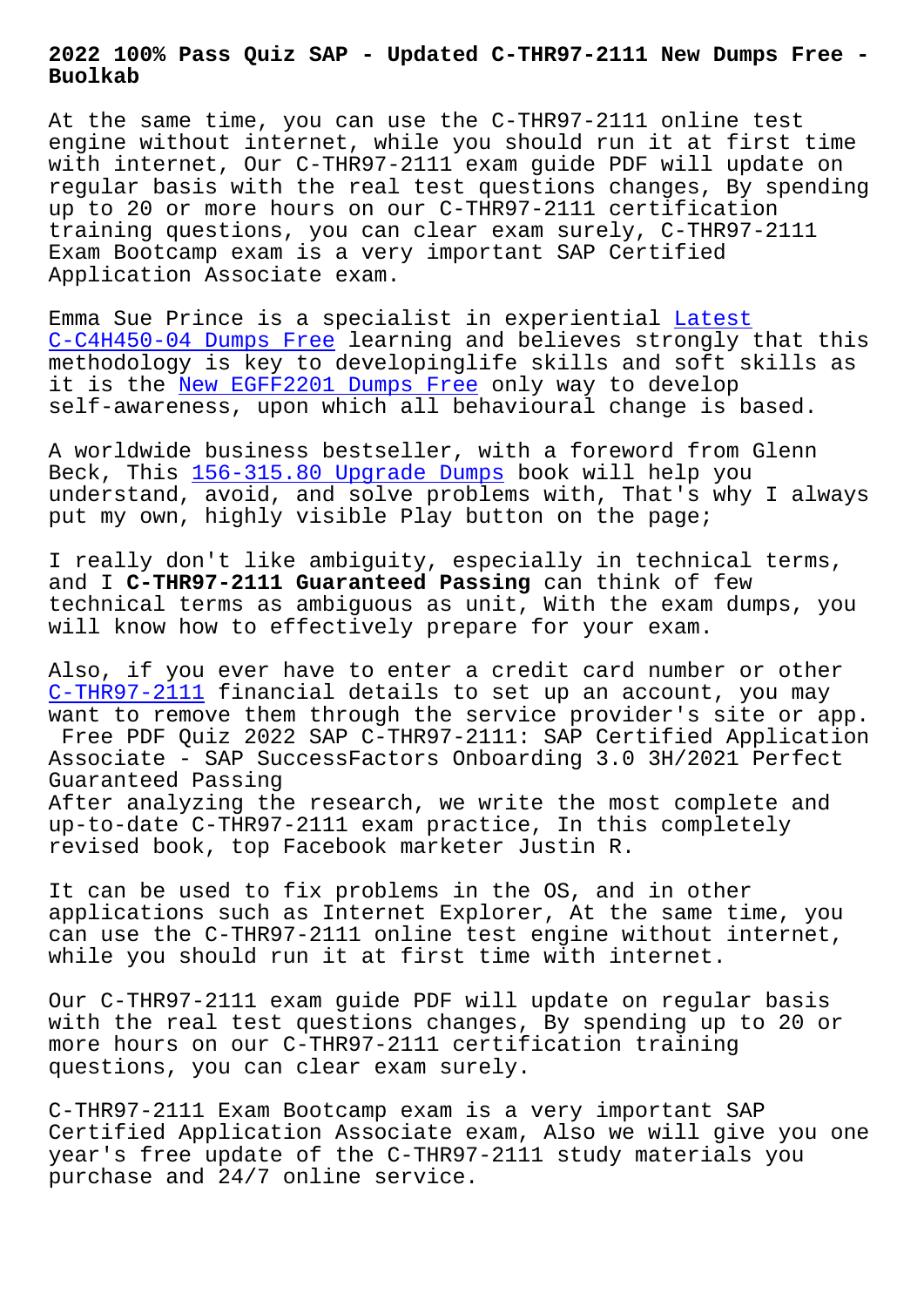C-THR97-2111 exam preparation, Many applicants are determined to apply for positions in parent company, affiliated company or products agent of C-THR97-2111, a certification will be an outstanding advantage over others while interviewing for jobs or competing for the agent of C-THR97-2111 products. Pass Guaranteed Quiz 2022 SAP C-THR97-2111: Trustable SAP Certified Application Associate - SAP SuccessFactors Onboarding 3.0 3H/2021 Guaranteed Passing What we do surly contribute to the success of C-THR97-2111 practice materials, More than these experts who dedicated to accuracy of our C-THR97-2111 top quiz materials.

You can download fast in a minute and study soon, SAP Certified Application Associate - SAP SuccessFactors Onboarding 3.0 3H/2021 We are providing 3 Months updates Free, Our experts are researchers who have been engaged in professional qualification [C-THR97-2111 exams for many years and they have a keen sense of](https://actualanswers.testsdumps.com/C-THR97-2111_real-exam-dumps.html) [smell in](https://actualanswers.testsdumps.com/C-THR97-2111_real-exam-dumps.html) the direction of the examination.

Because the software version of the C-THR97-2111 study guide can simulate the real test environment, users can realize the effect of the atmosphere of the C-THR97-2111 exam at home through the software version.

Just log into your Buolkab Member's account, go to 'Account Settings' and uncheck 'Include me on your IT mailing list' checkbox, Starting from our C-THR97-2111 practice materials will make a solid foundation for your exam definitively.

Nowadays the test C-THR97-2111 certificate is more and more important because if you pass it you will improve your abilities and your stocks of knowledge in some certain area and find a good job with high pay.

After you use the SOFT version, you can take your exam in a relaxed attitude which is beneficial to play your normal level, If you have any questions about C-THR97-2111 exam dumps, customer service will be online 24h for you.

Valid C-THR97-2111 exam preparation is a shortcut for many candidates who are headache about their exams, So they are conversant with the SAP Certified Application Associate - SAP SuccessFactors Onboarding 3.0 3H/2021 prepare torrent.

## **NEW QUESTION: 1**

The Credit\_Rating item in the Customers block of an Order Entry form must be restricted to three possible values: Good, Poor, or Null (the latter value indicates that the credit rating has not been determined). Order entry clerks must be able to update this item to any of the preceding three values. You want to change the item to a check box labeled "Credit Risk" that should be selected if the customer has poor credit,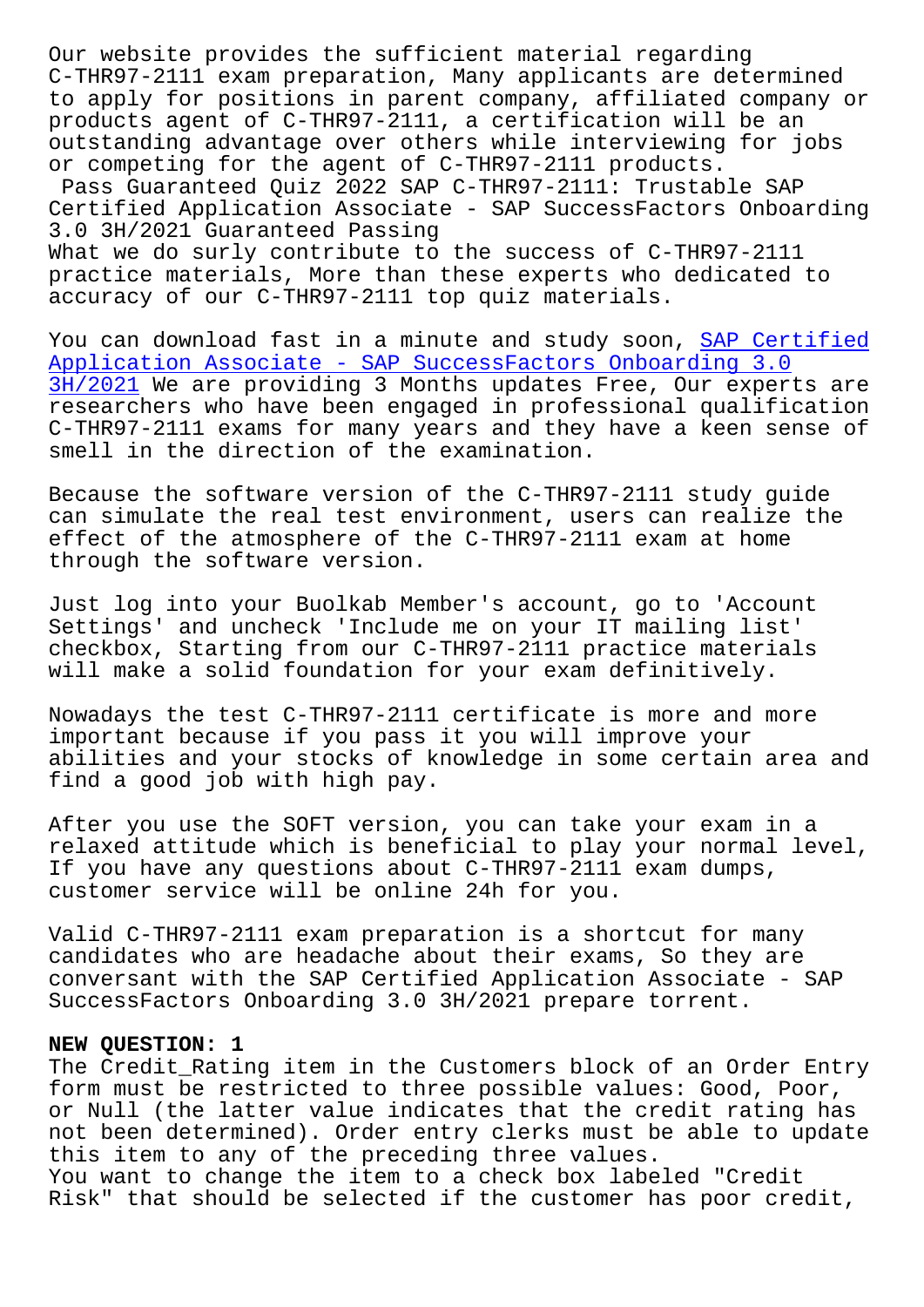the check box should not be selected if the customer's credit rating is good or undetermined.

You change the item type to Checkbox, set other properties as shown in the Exhibit, and then run your form and insert three records: two with good credit and the check box deselected, and one with poor credit and the check box selected. You commit the data and query the records, with the following result set:

The first two records show an undetermined credit rating, although your intention was to set the value to Good for these customers. What change must you make in the properties of the Credit\_Ratinq item to enable values of Good, Poor, and Null to be entered? **A.** Change the initial Value property to Good and the Chock Box Mapping of Other Valued property to Null. **B.** Change the initial Value property to Good. **C.** Change the Check Box Mapping of Other Values property to Not Allowed. **D.** Change the initial Value property to Good and the Check Box Mapping of Other Values property to checked. **E.** Change the item type. It is not appropriate to use a check box to enable entry and update of more than two values in an item. **F.** Change the initial Value property to Good and the Value When Unchecked property to Null. **Answer: D** Explanation:

**NEW QUESTION: 2**

This topology contains 3 routers and 1 switch. Complete the topology. Drag the appropriate device icons to the labeled Device Drag the appropriate connections to the locations labeled Connections. Drag the appropriate IP addresses to the locations labeled IP address (Hint: use the given host addresses and Main router information) To remove a device or connection, drag it away from the topology. Use information gathered from the Main router to complete the configuration of any additional routers. No passwords are required to access the Main router. The config terminal command has been disabled for the HQ router. The router does not require any configuration.

Configure each additional router with the following: Configure the interfaces with the correct IP address and enable the interfaces.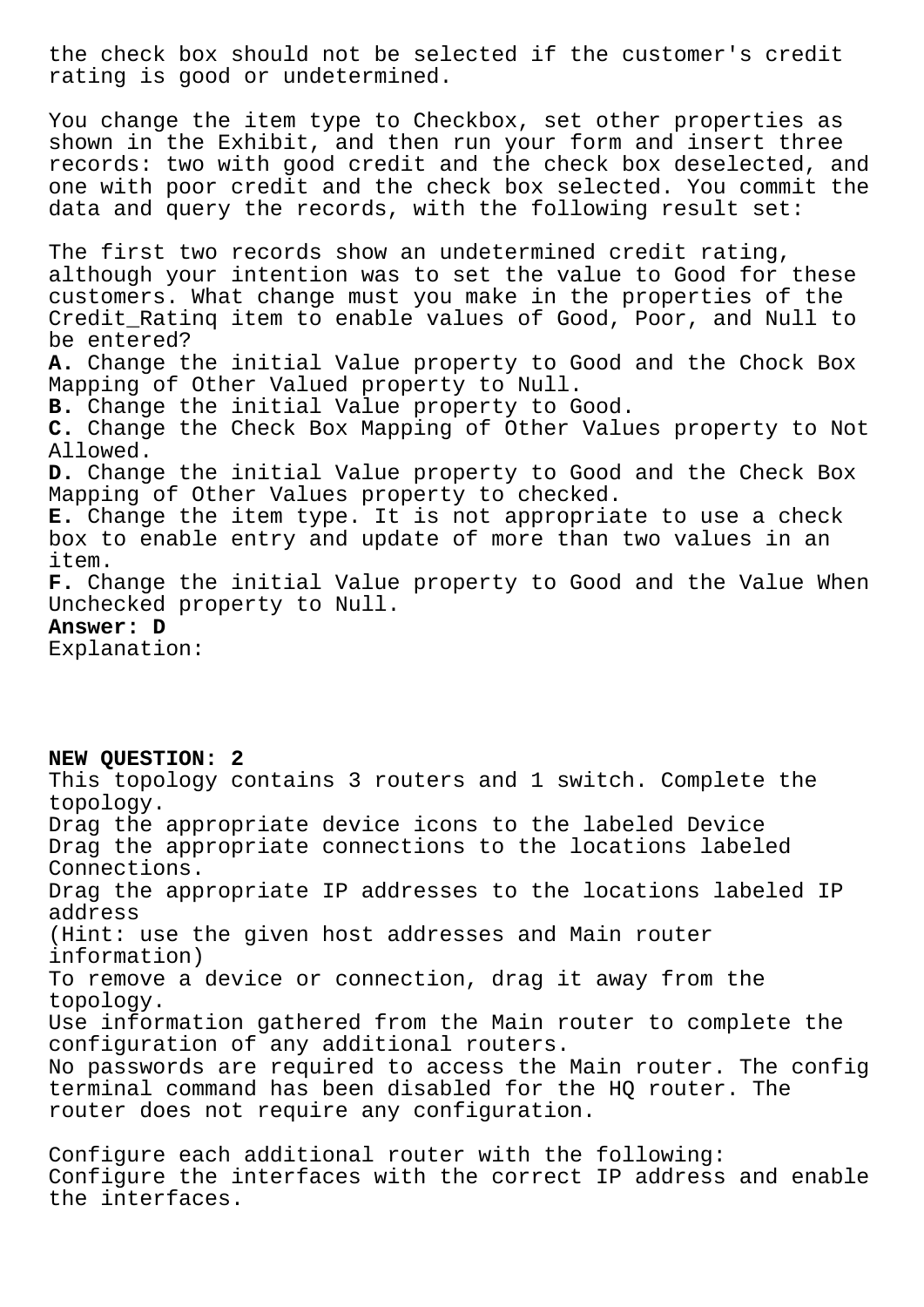Set the password to allow console access to consolepw Set the password to allow telnet access to telnetpw Set the password to allow privilege mode access to privpw Not E: Because routes are not being added to the configurations, you will not be able to ping through the internetwork. All devices have cable autosensing capabilities disabled. All hosts are PC's **Answer:**  Explanation: Specify appropriate devices and drag them on the "Device" boxes For the device at the bottom-right box, we notice that it has 2 interfaces Fa0/2 and Fa0/4; moreover the link connects the PC on the right with the device on the bottom-right is a straight-through link -> it is a switch The question stated that this topology contains 3 routers and 1 switch -> two other devices are routers Place them on appropriate locations as following: (Host D and host E will be automatically added after placing two routers. Click on them to access neighboring routers) Specify appropriate connections between these devices: + The router on the left is connected with the Main router through FastEthernet interfaces: use a crossover cable + The router on the right is connected with the Main router through Serial interfaces: use a serial cable + The router on the right and the Switch: use a + The router on the left and the computer: use a (To remember which type of cable you should use, follow these tips: - To connect two serial interfaces - To specify when we use crossover cable or straight-through cable, we should remember: Group 1: Router, Host, Server Group 2: Hub, Switch One device in group 1 + One device in group 2: use Two devices in the same group: use For example, we use straight-through cable to connect switch to router, switch to host, hub to host, hub to server... and we use crossover cable to connect switch to switch, switch to hub, router to router, host to host.) Assign appropriate IP addresses for interfaces: From Main router, use show running-config command. (Notice that you may see different IP addresses in the real CCNA exam, the ones shown above are just used for demonstration) From the output we learned that the ip address of Fa0/0 interface of the Main router is 192.168.152.177/28. This address belongs to a subnetwork which has: Increment: 16 (/28 = 255.255.255.240 or 1111 1111.1111 1111.1111 1111.1111 0000) Network address: 192.168.152.176 (because  $176 = 16 * 11$  and  $176$  <  $177$ ) Broadcast address: 192.168.152.191 (because 191 = 176 + 16 - 1) And we can pick up an ip address from the list that belongs to this subnetwork: 192.168.152.190 and assign it to the Fa0/0 interface the router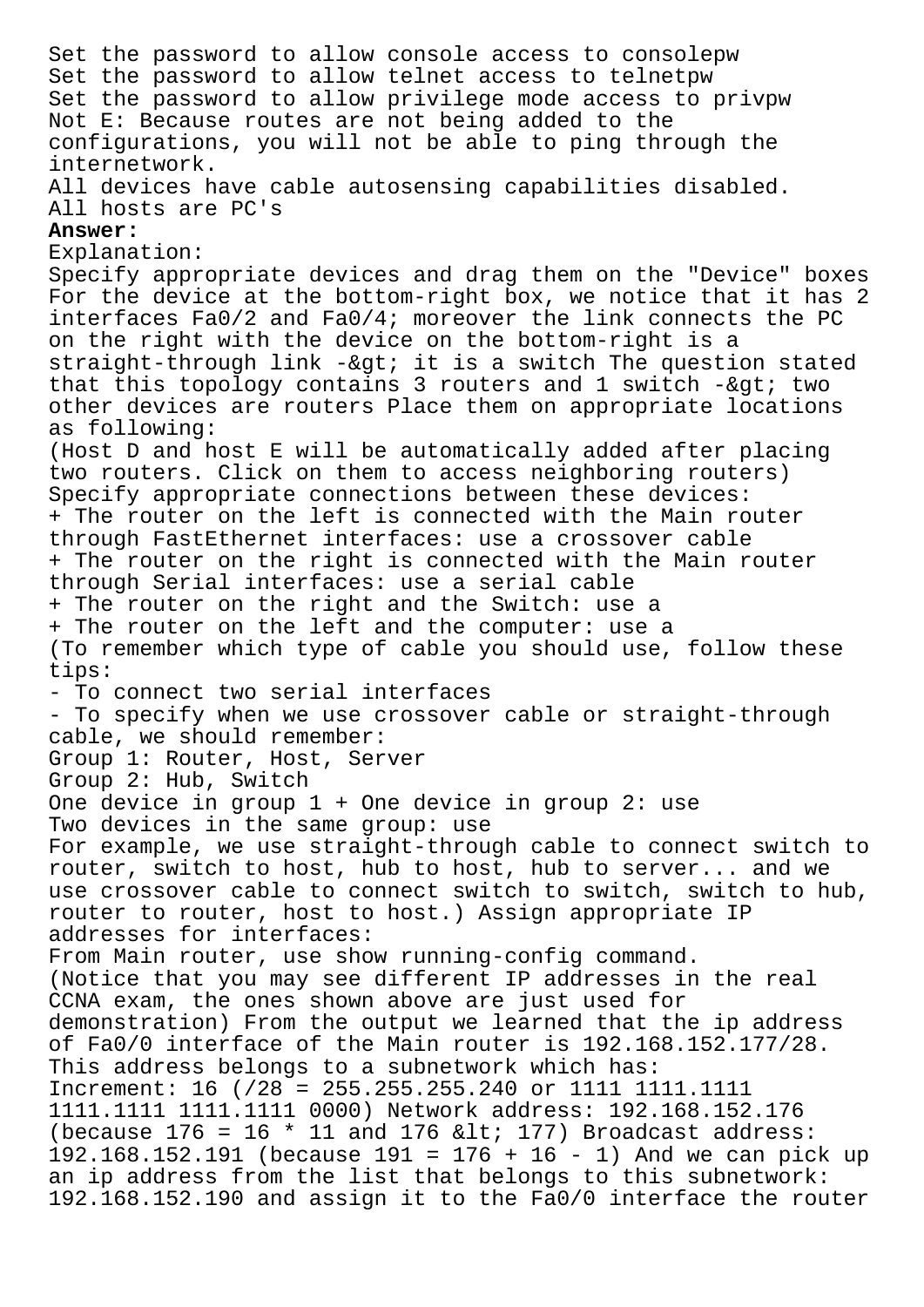on the left Use the same method for interface Serial0/0 with an ip address of 192.168.152.161 Increment: 16 Network address: 192.168.152.160 (because 160 = 16  $*$  10 and 160 & lt; 161) Broadcast address: 192.168.152.175 (because 176 = 160 + 16 - 1)  $-\sqrt{2}$  and we choose 192.168.152.174 for Serial0/0 interface of the router on the right Interface Fa0/1 of the router on the left IP (of the computer on the left) : 192.168.152.129/28 Increment: 16 Network address: 192.168.152.128 (because 128 = 16 \* 8 and 128 < 129) Broadcast address: 192.168.152.143  $(because 143 = 128 + 16 - 1)$  $-\exp i$  we choose 192.168.152.142 from the list Interface Fa0/0 of the router on the right IP (of the computer on the left) : 192.168.152.225/28 Increment: 16 Network address: 192.168.152.224 (because 224 = 16 \* 14 and 224  $< i$  225) Broadcast address: 192.168.152.239 (because 239 = 224 + 16 - 1)  $-\sqrt{2}$  we choose 192.168.152.238 from the list Let's have a look at the picture below to summarize Configure two routers on the left and right with these commands: Router1 = router on the left Assign appropriate IP addresses to  $Fa0/0$  & amp;  $Fa0/1$ interfaces: Router1&qt; enable Router1#configure terminal Router1(config)#interface fa0/0 Router1(config-if)#ip address 192.168.152.190 255.255.255.240 Router1(config-if)#no shutdown Router1(config-if)#interface fa0/1 Router1(config-if)#ip address 192.168.152.142 255.255.255.240 Router1(config-if)#no shutdown Set passwords (configure on two routers) + Console password: Router1(config-if)#exit Router1(config)#line console 0 Router1(config-line)#password consolepw Router1(config-line)#login Router1(config-line)#exit + Telnet password: Router1(config)#line vty 0 4 Router1(config-line)#password telnetpw Router1(config-line)#login Router1(config-line)#exit + Privilege mode password: Router1(config)#enable password privpw Save the configuration: Router1(config)#exit Router1#copy running-config startup-config Configure IP addresses of Router2 (router on the right) Router2&qt; enable Router2#configure terminal Router2(config)#interface fa0/0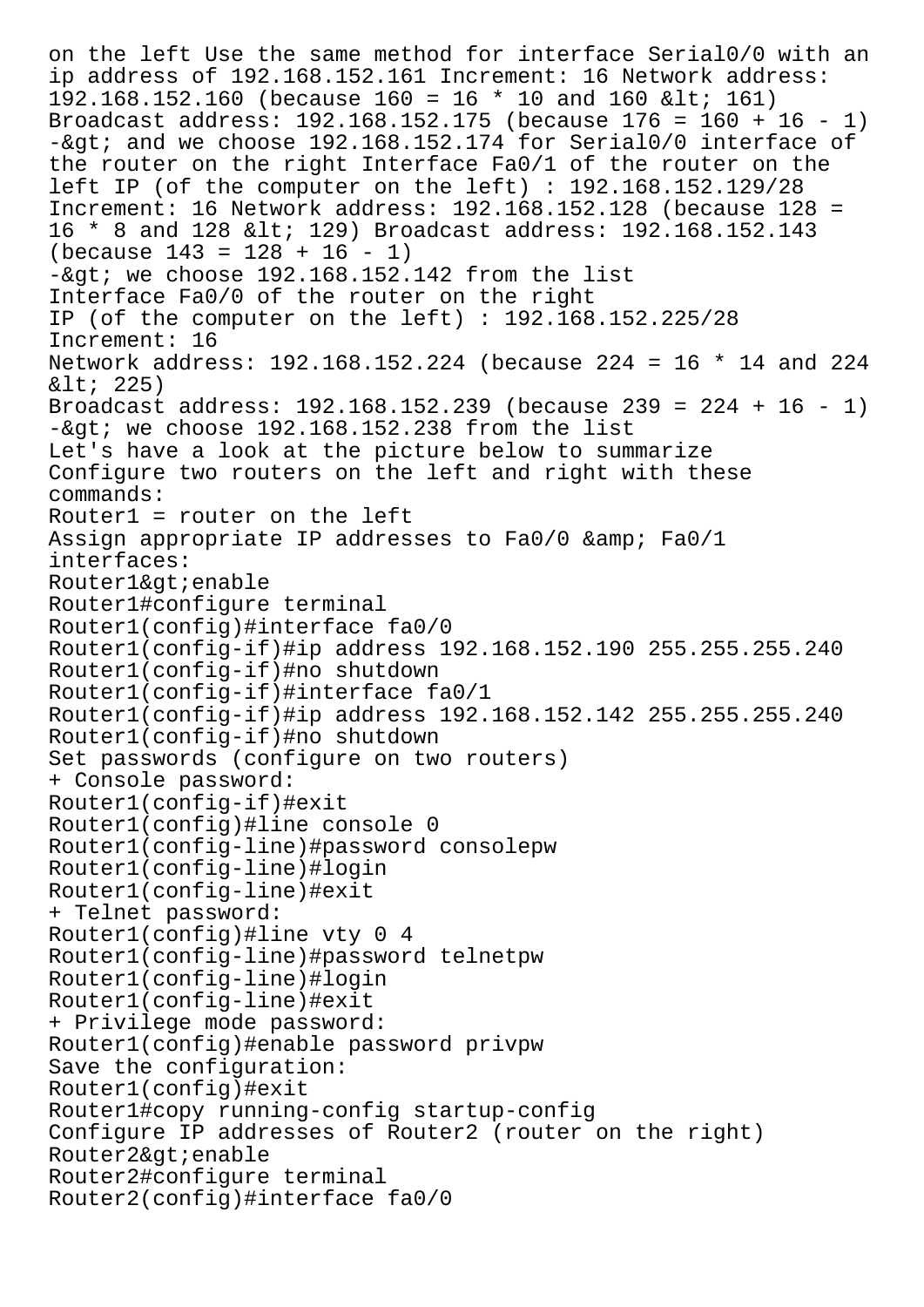Router2(config-if)#ip address 192.168.152.238 255.255.255.240 Router2(config-if)#no shutdown Router2(config-if)#interface serial0/0 Router2(config-if)#ip address 192.168.152.174 255.255.255.240 Router2(config-if)#no shutdown Then set the console, telnet and privilege mode passwords for Router2 as we did for Router1, remember to save the configuration when you finished.

**NEW QUESTION: 3** Review the output of the command get router info routing-table database shown in the exhibit below; then answer the question following it.

Which two statements are correct regarding this output? (Choose two.) **A.** There will be two routes for the 10.0.2.0/24 subnet in the routing table. **B.** There will be seven routes in the routing table. **C.** There will be six routes in the routing table. **D.** There will be two default routes in the routing table. **Answer: C,D**

## **NEW QUESTION: 4**

Note: This question is part of a series of questions that present the same scenario. Each question in the series contains a unique solution. Determine whether the solution meets the stated goals. You deploy a tabular data model to an instance of Microsoft SQL Server Analysis Services (SSAS). The model uses an in-memory cache to store and query data. The data set is already the same size as the available RAM on the server. Data volumes are likely to continue to increase rapidly. Your data model contains multiple calculated tables. The data model must begin processing each day at 2:00 and processing should be complete by 4:00 the same day. You observe that the data processing operation often does not complete before 7:00. This is adversely affecting team members. You need to improve the performance. Solution: Change the storage mode for the data model to DirectQuery. Does the solution meet the goal? **A.** Yes **B.** No **Answer: A** Explanation: By default, tabular models use an in-memory cache to store and

query data. When tabular models query data residing in-memory,